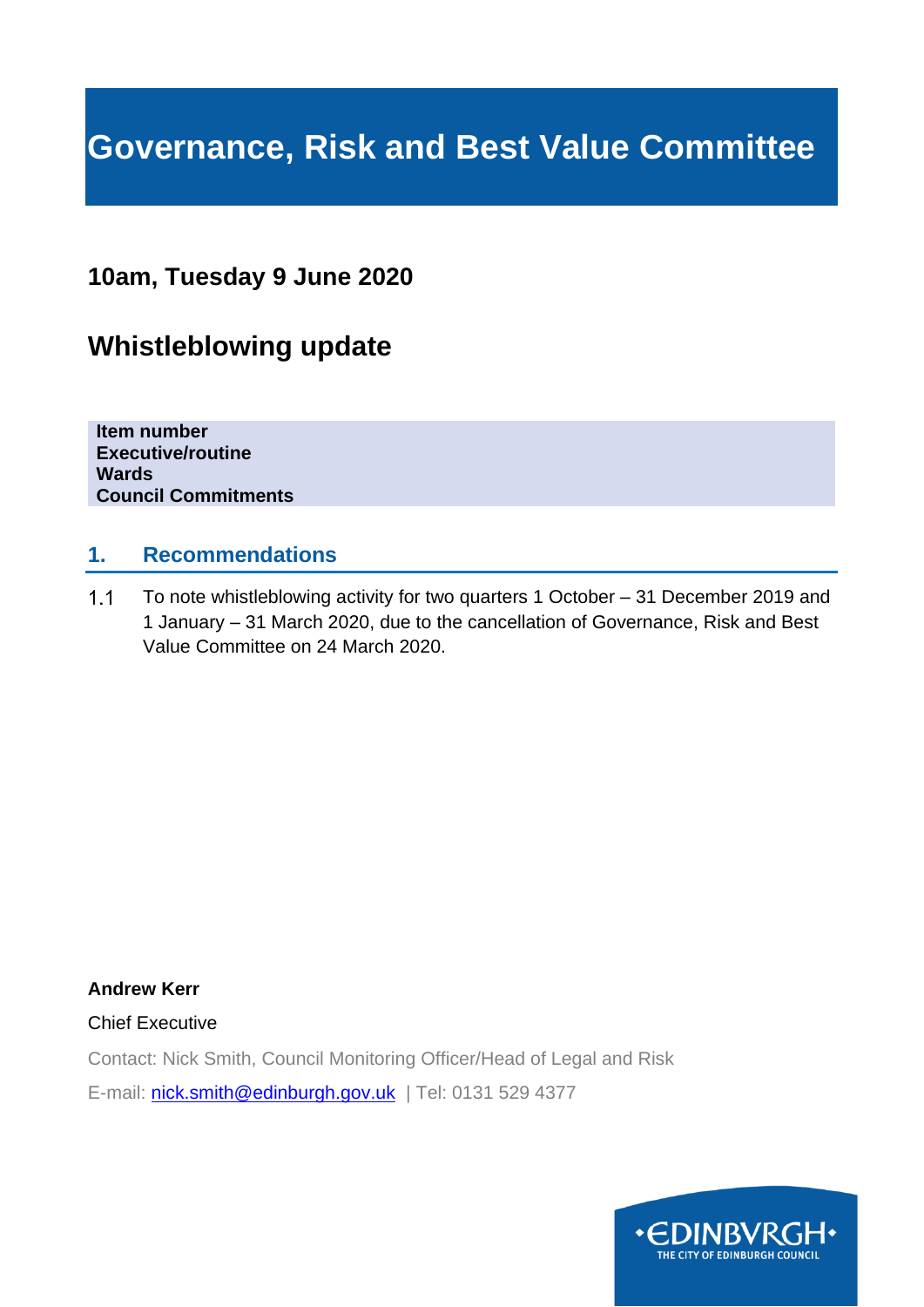# **Whistleblowing update**

## **2. Executive Summary**

2.1 This report provides a high-level overview of the operation of the Council's whistleblowing service for the quarters 1 October – 31 December 2019 and 1 January – 31 March 2020.

### **3. Background**

- 3.1 The Council's whistleblowing service (including a confidential reporting line) is contracted to an independent external organisation, currently Safecall Limited.
- 3.2 The Council's Whistleblowing policy (section 4.3.2) requires that quarterly summary reports on whistleblowing activity are presented to the Governance, Risk and Best Value Committee.

#### **4. Main report**

#### 4.1 **Disclosures**

During this six-month reporting period Safecall received eleven new disclosures as follows:

| Category                        | Number of disclosures |
|---------------------------------|-----------------------|
| Major/significant disclosures   | 2                     |
| Minor/operational disclosures   | 5                     |
| Category still to be determined | 3                     |
| Non-qualifying disclosures      |                       |

4.2 The current contract with Safecall Limited for the provision of whistleblowing services ends on 11 May 2020. The six-month re-procurement process concluded with Safecall Limited being awarded the contract for a further three years, with an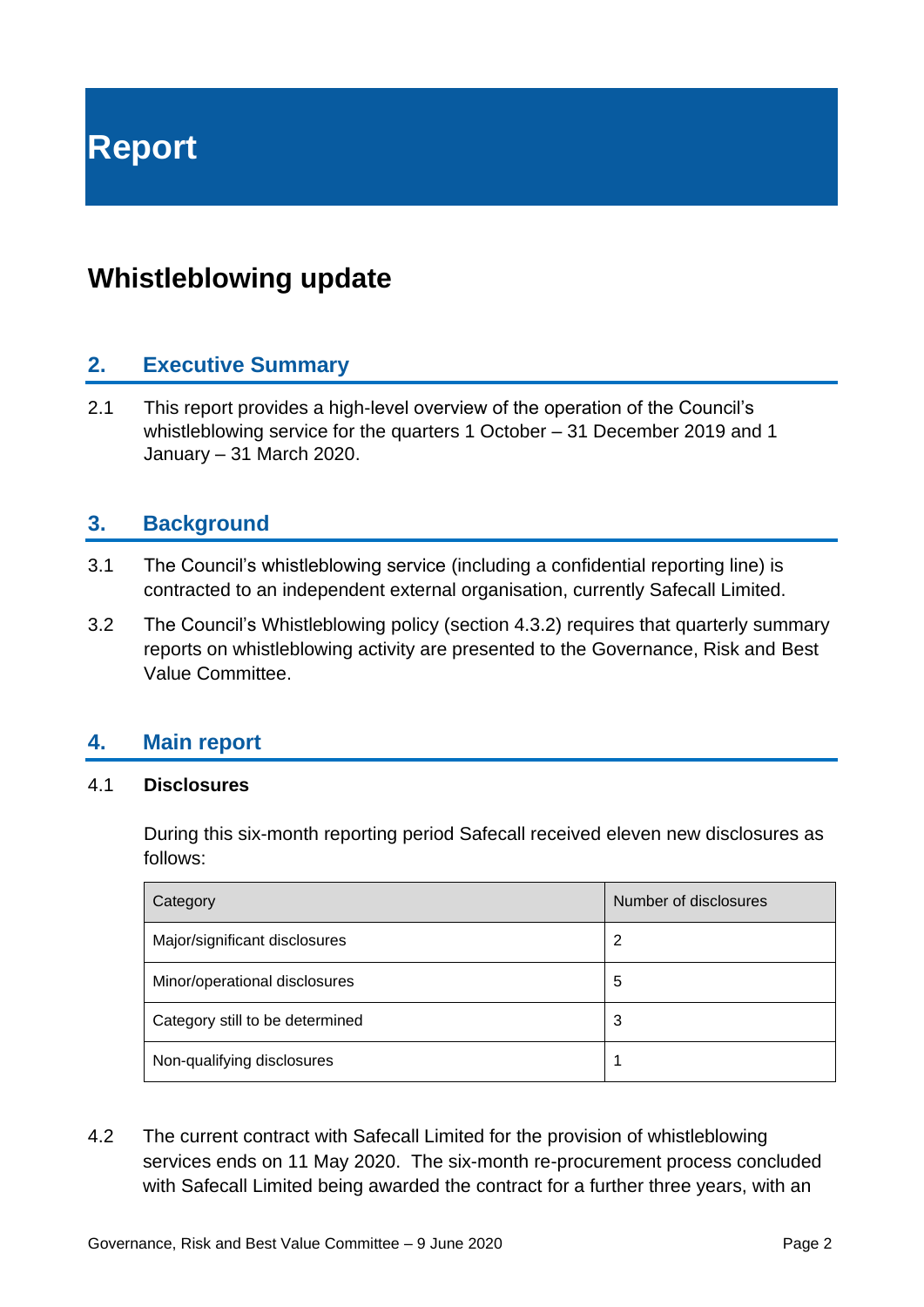option for the Council to extend for an additional two twelve-month periods. Contract award was approved by the Chief Executive under delegated authority on 6 February 2020.

- 4.3 Operational arrangements and reporting requirements with Safecall will be reviewed as part of the start of the new contract on 12 May 2020.
- 4.4 The Whistleblowing Policy has been reviewed in line with the improvements identified at the workshop held on 23 October 2019 and, following Trade Union consultation, will be presented for approval to the Policy and Sustainability Committee in due course.

# **5. Next Steps**

- 5.1 Review activity outlined at 4.3 will be progressed as part of contract commencement.
- 5.2 Trade Union consultation at 4.4 will take place as soon as working arrangements allow.

### **6. Financial impact**

6.1 The cost of the whistleblowing service for the three-month period 1 October to 31 December 2019 was £6,225 (excluding VAT) and for the period 1 January to 31 March 2020 was £4,725 (excluding VAT).

## **7. Stakeholder/Community Impact**

- 7.1 The whistleblowing policy was developed and agreed to complement management reporting arrangements and to ensure all matters at the Council are fully transparent and officers are accountable.
- 7.2 The aim of the policy and the appointment of an independent service provider is to empower employees to report suspected wrongdoing as early as possible in the knowledge that their concerns will be taken seriously and investigated appropriately; that they will be protected from victimisation and other forms of detriment; and that their confidentiality will be maintained.
- 7.3 The whistleblowing policy, and subsequent reviews, have been consulted on with the trades unions to secure a local agreement.

## **8. Background reading/external references**

8.1 [Finance and Resources Committee 23](https://democracy.edinburgh.gov.uk/CeListDocuments.aspx?CommitteeId=140&MeetingId=2313&DF=23%2f05%2f2019&Ver=2) May 2019: item 7.20 Whistleblowing Policy